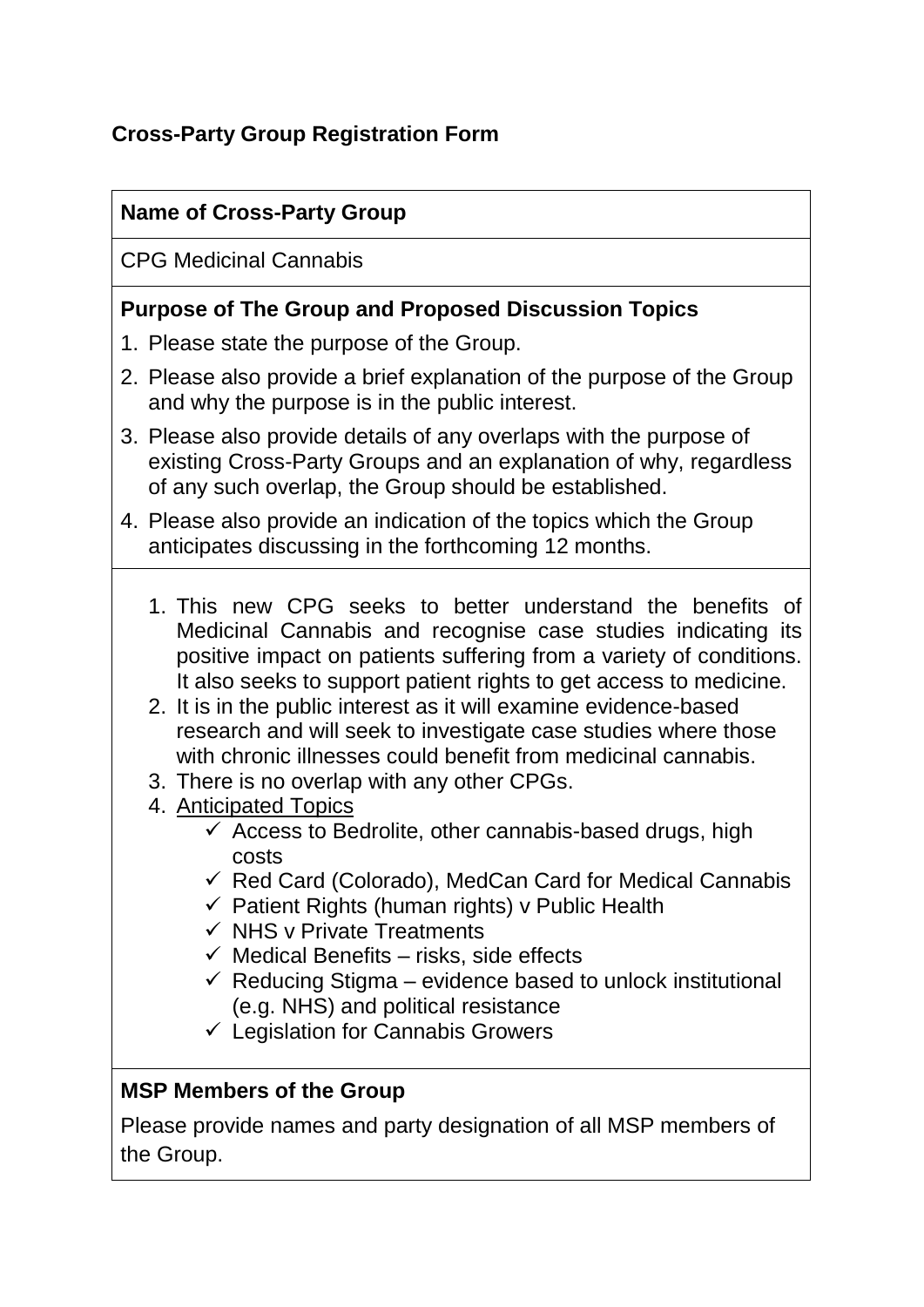Pauline McNeill MSP - Labour

Rona Mackay MSP - SNP

Oliver Mundell MSP - Conservative

Miles Briggs MSP - Conservative

Monica Lennon MSP - Labour

Paul Sweeney MSP - Labour

Pam Duncan-Glancy MSP - Labour

### **Non-MSP Members of the Group**

For organisational members please provide only the name of the organisation, it is not necessary to provide the name(s) of individuals who may represent the organisation at meetings of the Group.

| <b>Individuals</b> | Carol Dew – office of Emma Harper, but attending in<br>a personal capacity |
|--------------------|----------------------------------------------------------------------------|
|                    | Cllr Ben Lawrie – Lib Dem Drugs Emergency<br>Spokesperson                  |
|                    | <b>Lisa Quarrell</b>                                                       |
|                    | Dr Anna Ross - Edinburgh University                                        |
| Organisations      | Patient-Led Engagement and Access (PLEA)<br>Scottish Patient sub-group,    |
|                    | Scottish Cannabis Consortium,                                              |
|                    | <b>MS Society Scotland</b>                                                 |

#### **Group Office Bearers**

Please provide names for all office bearers. The minimum requirement is that two of the office bearers are MSPs and one of these is Convener – beyond this it is a matter for the Group to decide upon the office bearers it wishes to have. It is permissible to have more than one individual elected to each office, for example, coconveners or multiple deputy conveners.

| Conveners | <b>Pauline McNeill MSP &amp; Rona Mackay MSP</b> |
|-----------|--------------------------------------------------|
|-----------|--------------------------------------------------|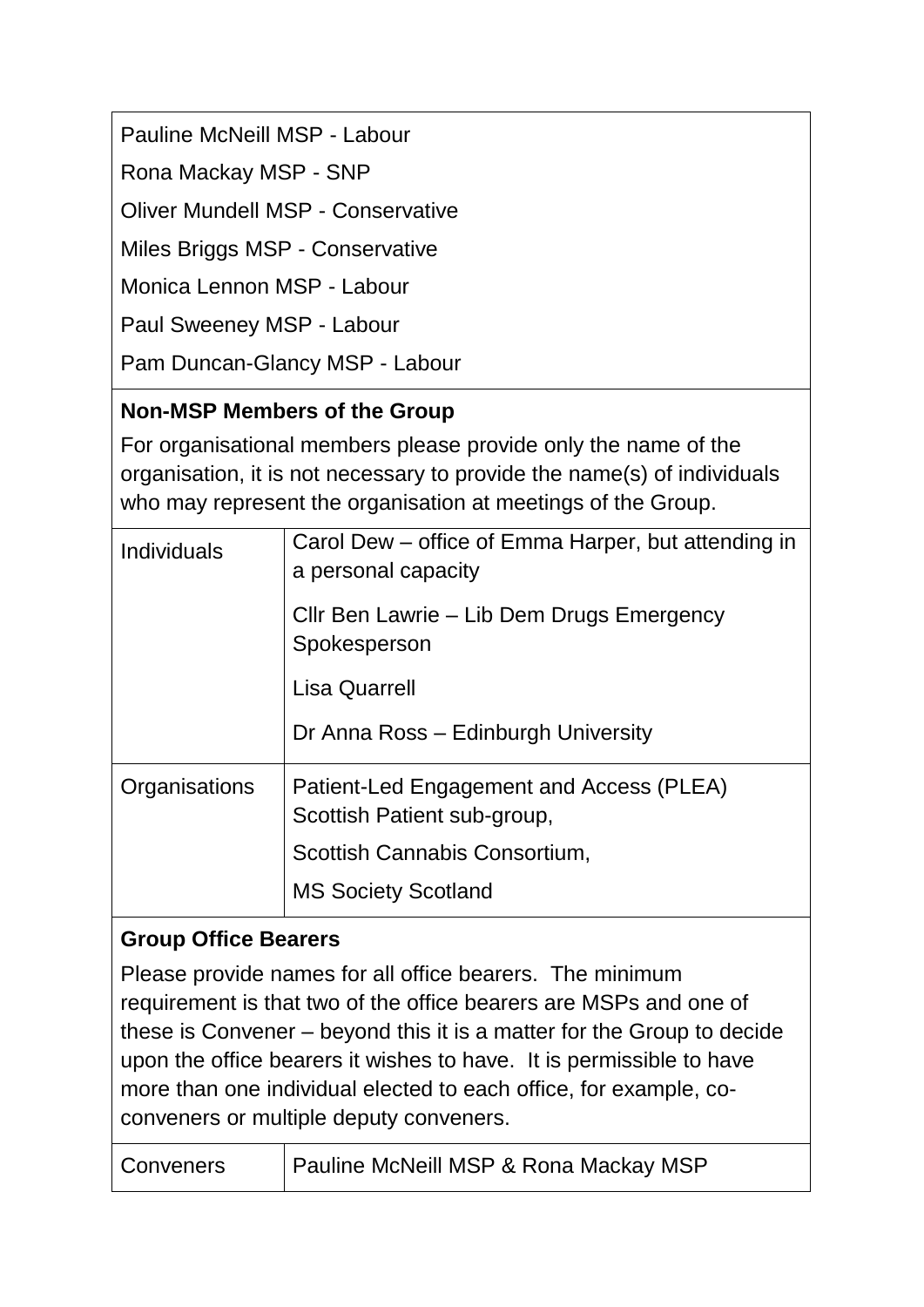| Deputy<br>Convener | <b>Oliver Mundell MSP</b> |
|--------------------|---------------------------|
| Secretary          | Dr Anna Ross              |
| <b>Treasurer</b>   | n/a                       |

### **Financial Benefits or Other Benefits**

Please provide details of any financial or material benefit(s) the Group anticipates receiving from a single source in a calendar year which has a value, either singly or cumulatively, of more than £500. This includes donations, gifts, hospitality or visits and material assistance such as secretariat support.

The CPG does not expect to receive financial benefits

## **Subscription Charged by the Group**

Please provide details of the amount to be charged and the purpose for which the subscription is intended to be used.

The CPG will not charge subscription.

## **Co-Convener Contact Details**

| <b>Name</b>                        | <b>Pauline McNeill MSP</b>                              |  |
|------------------------------------|---------------------------------------------------------|--|
| Parliamentary<br>address           | M1: 06, The Scottish Parliament, Edinburgh, EH99<br>1SP |  |
| Telephone<br>number                | T: 0131 348 6476                                        |  |
| <b>Co-Convener Contact Details</b> |                                                         |  |
| <b>Name</b>                        | Rona Mackay MSP                                         |  |
| Parliamentary<br>address           | The Scottish Parliament, Edinburgh, EH99 1SP            |  |